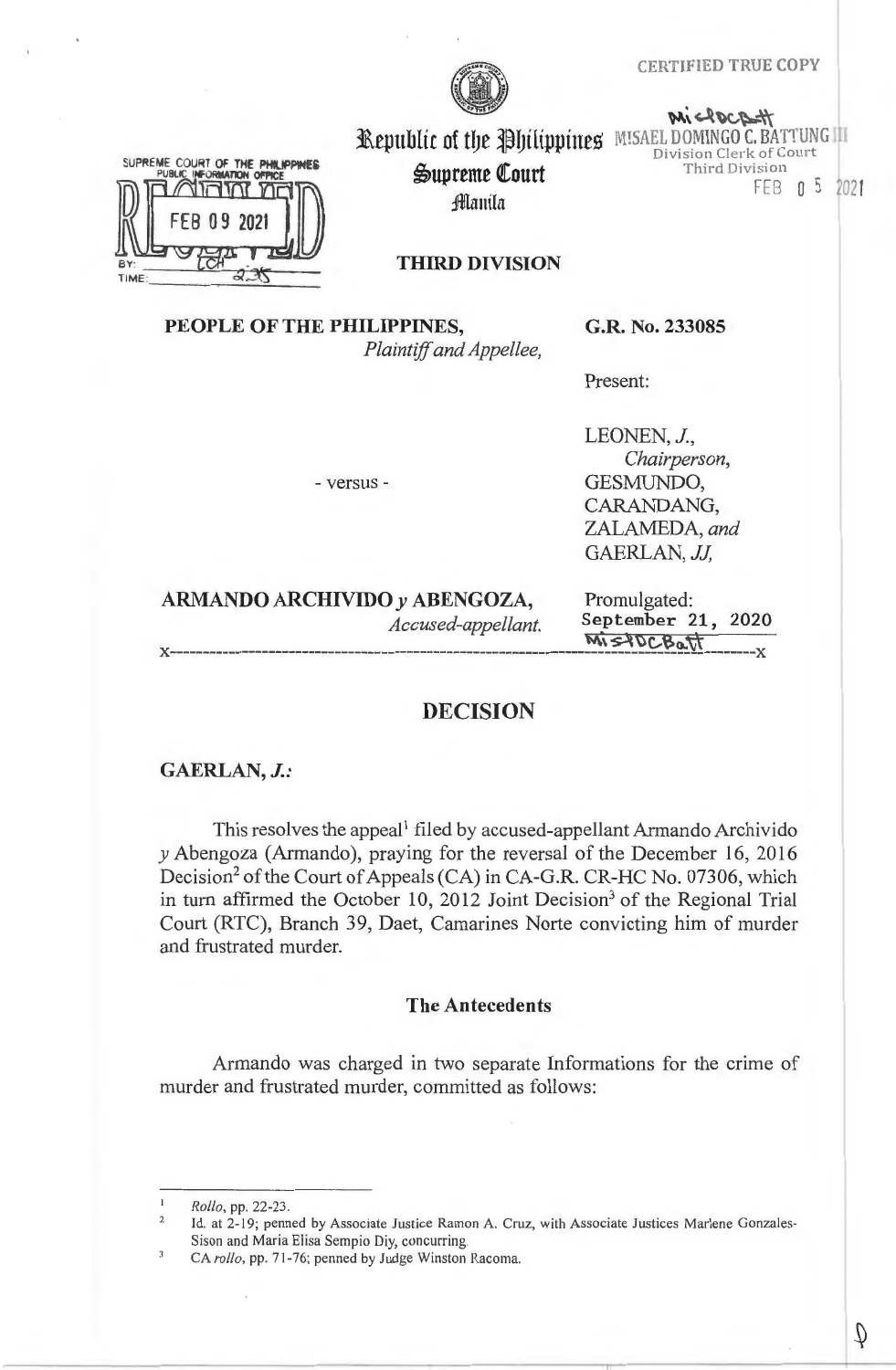$\epsilon$ 

SUPREME COURT OF THE PHILIPPINES

# **Criminal Case No. 13933** ,i•ffti(YJIFt.'.:J1'\~<sup>1</sup>**=-1** <sup>~</sup>·

That on or about 10:00 in the morning of July  $31.2009$  at Brgy. San Pascual, Municipality of Basud, Province of Camarines Norte, Philippines and within the jurisdiction of this Honorable Court; the above-named accused, with intent to kill, evident premeditation, treachery and superior iM li strength, did, then and there willfully, unlawfully and feloniously, while armed with a bladed weapon, repeatedly hack LILIA ARCHIVIDO y DECEREZ, in blatant disregard of the respect due to her on account of her sex, thereby inflicting upon her fatal wounds which caused her untimely death, to the damage and prejudice of the heirs of the victim.

### **Criminal Case No. 13937**

That on or about 10:00 in the morning of July 31, 2009 at Brgy. San Pascual, Municipality of Basud, Province of Camarines Norte, Philippines, and within the jurisdiction of this Honorable Court, the above-named accused, with intent to kill, evident premeditation, treachery and superior strength, did, then and there willfully, unlawfully and feloniously, while armed with a bladed weapon, repeatedly hack RUBEN ARCHIVIDO y AVENGOZA, thereby, inflicting upon him fatal wound, thus the accused preformed all the acts of execution which would produce the crime of MURDER, as a consequence, but which nevertheless did not produce it by reason of causes independent of the will of the accused, but due to the timely and able medical assistance rendered to the private complainant which prevented his death, to his damage and prejudice.<sup>4</sup>

Armando admitted the charges, but interposed self-defense. After the pre-trial, a reverse trial ensued.<sup>5</sup> The prosecution established the following version of facts:

Armando and Ruben Archivido (Ruben) are brothers. Their parents owned an eight-hectare parcel ofland in San Pascual, Basud, Camarines Norte. Sometime in 1979, the lot was subdivided and each brother was given 2.68 hectares each. However, in 1989, Armando demanded a bigger share. Ruben and their mother Lydia Archivido (Lydia) refused to accede to his demand. Armando was infuriated. <sup>6</sup>

The dispute between the brothers dragged for a number of years. On July 2, 2009, the fight escalated and Armando threatened to kill Ruben and his wife Lilia Archivido (Lilia). The incident was recorded in the barangay blotter.<sup>7</sup>

At around 10:00 a.m. of July 31, 2009, while Ruben and Lilia were on their way home after cultivating their land at San Pascual, they chanced upon

 $\frac{4}{5}$  Id. at 71-72.

Id. 72.

 $\frac{6}{7}$  Id.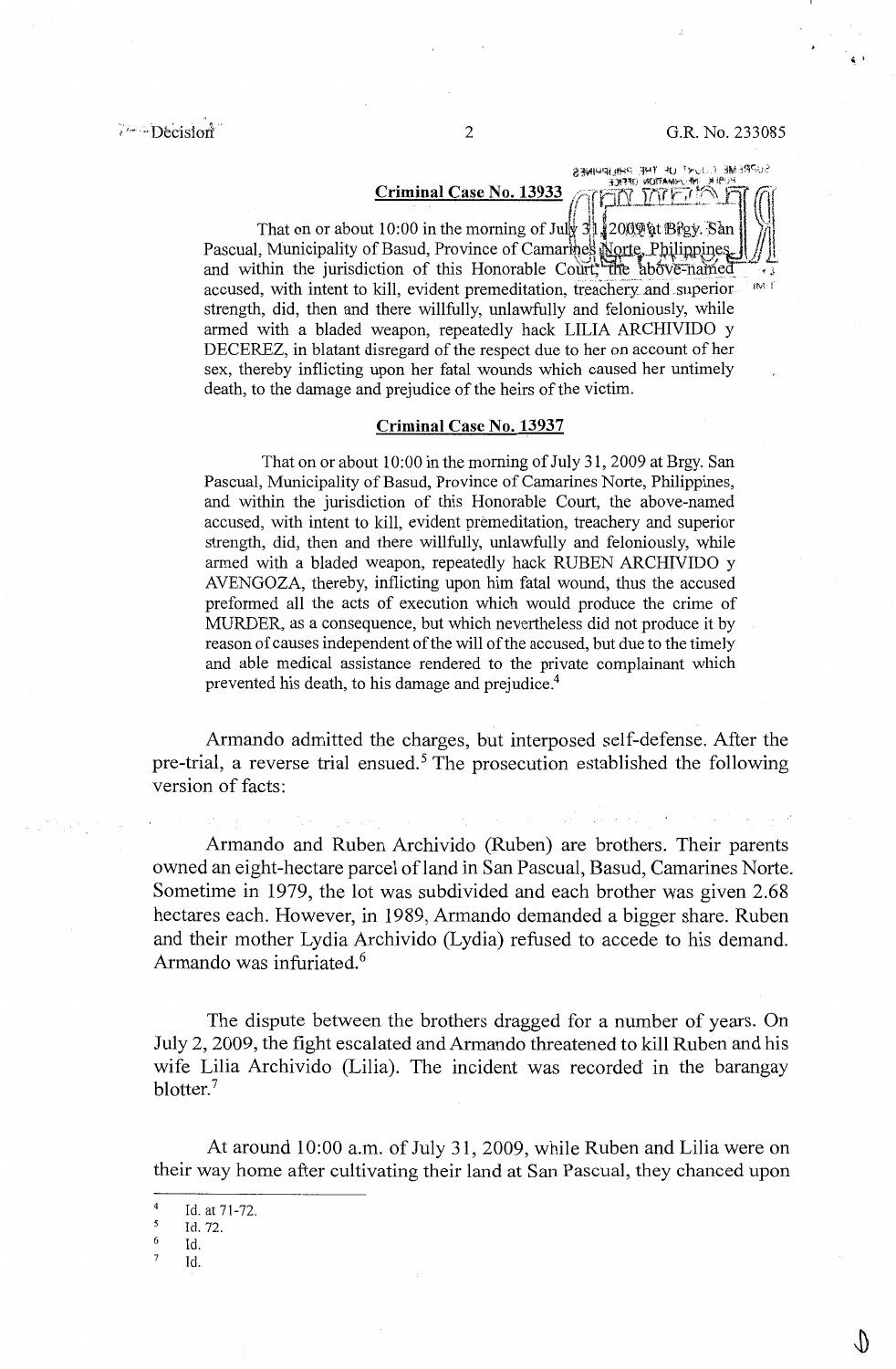Armando who was on his way to the mountains. Armando intentionally bumped Lilia, which resulted in an argument. Ruben intervened and urged Armando and Lilia to just move on. They agreed. However, immediately after Ruben and Lilia turned their backs, Armando suddenly hacked Lilia from behind. Upon hearing a thud, Ruben turned around and saw Armando hacking Lilia with his *bolo.* Lilia retaliated but was no match for Armando. She was severely injured and fell on the ground.<sup>8</sup>

Ruben rushed to his wife's aid. While he was removing his raincoat and unloading the cassava he was carrying, Armando suddenly started hacking him, inflicting injuries on his face, shoulders and arms. Then, Armando left to wash his *bolo. <sup>9</sup>*

Ruben left Lilia's side to seek help from people in the barrio. On his way, he met Edgar Ponaya (Edgar), who went to the barangay and reported the matter.<sup>10</sup> Thereafter, Edgar took Ruben to the Camarines Norte Provincial Hospital, where he was treated by Dr. Edmundo Dizon (Dr. Dizon). Dr. Dizon noted that Ruben had six hacking wounds, which caused severe bleeding and would have been fatal if not for immediate medical attention. Ruben was confined for 16 days.<sup>11</sup>

Unfortunately, Lilia succumbed to her injuries. When the barangay officials arrived at the crime scene, they discovered Lilia's lifeless body. <sup>12</sup>

Dr. Jose Magana, Municipal Health Officer of Daet, Camarines Norte conducted a Post-Mortem Examination on Lilia. He noted several hacking wounds on her right leg and left leg, and declared that the cause of death was hemorrhagic shock caused by the wounds.<sup>13</sup>

On the other hand, Armando interposed self-defense. He related that he met Lilia and Ruben while he was on his way to the mountain. Lilia threatened him to refrain from testifying in a case that was being filed against her by Glenda Sablawan. He retorted that Lilia should not tell him what to do. When he turned his back to leave, he was suddenly struck with a *bolo.* <sup>14</sup>

Then, Ruben and Lilia moved towards him with their arms raised and clutching their *bolos.* While he was about to draw his *bolo,* Ruben hit him on

- $8$ Id.
- $^{9}$  Id. at 104.
- 
- $10$  Id.<br>  $11$  Id. at 73.<br>  $12$  Id. at 104
- $12$  Id. at 104.

 $13$  Id. at 73. Id. at 72.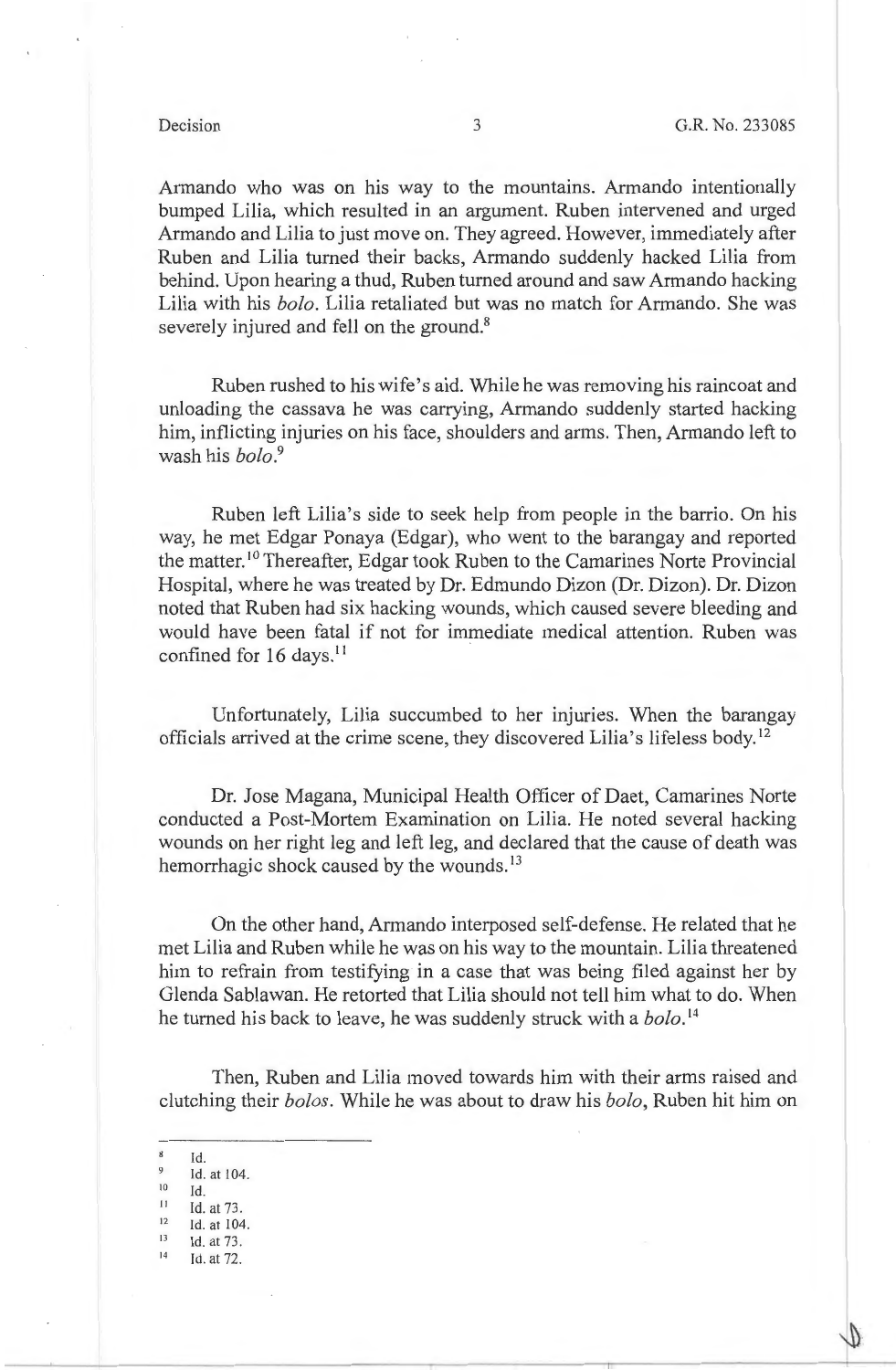his right arm. Ruben tried to hack him several times but he was able to parry the attacks and fight back. Then, Ruben pleaded for him to stop, so he left. He proceeded to the barangay hall of San Pascual to surrender. However, there was no barangay official present. He asked a certain Eduardo to accompany him to the Basud Police Station. On their way, they ran into barangay tanod Morada, who brought him to the police station.<sup>15</sup>

While at the police station, he had the incident recorded in the police blotter. Thereafter, he was taken to the hospital for treatment. 16 Dr. Antonio Dee (Dr. Dee) attended to his wounds. Dr. Dee noted that his injuries were superficial and may not lead to death. He returned to the police station after being discharged from the hospital.<sup>17</sup>

### **Ruling of the RTC**

On October 10, 2012, the RTC rendered a Joint Decision<sup>18</sup> finding Armando guilty beyond reasonable doubt of murder and frustrated murder. The RTC held that the prosecution proved all the essential elements of the crimes charged. The RTC rejected Armando's plea of self-defense as well as his claim of voluntary surrender.

### The dispositive portion of the RTC ruling reads:

WHEREFORE, foregoing premises considered, accused ARMANDO ARCHIVIDO y ABENGOZA is hereby found GUILTY beyond reasonable doubt of the crime of MURDER in Criminal Case No. 13933. He is hereby sentenced to suffer the penalty of *RECLUSION* PERPETUA. He is hereby ordered to indemnify the heirs of Lilia L. Archivido the following:

- 1. PhP  $75,000.00$  as civil indemnity;
- 2. PhP  $50,000.00$  as moral damages; and
- 3. PhP 30,000.00 as exemplary damages

In Criminal Case No. 13937, accused ARMANDO ARCHJVIDO y ABENGOZA is hereby found GUILTY beyond reasonable doubt of the crime of FRUSTRATED MURDER. He is hereby sentenced to suffer the penalty of EIGHT (8) YEARS and ONE DAY of PRISION MAYOR as MINIMUM; to SEVENTEEN (17) YEARS and FOUR (4) MONTHS of RECLUSION TEMPORAL, as MAXIMUM.

### SO ORDERED.<sup>19</sup>

| 15 | Id. at 55.    |
|----|---------------|
| 16 | Id. at 56.    |
| 17 | Id. at 73.    |
| 18 | Id. at 71-76. |
| ۱۹ | Id. at 76.    |
|    |               |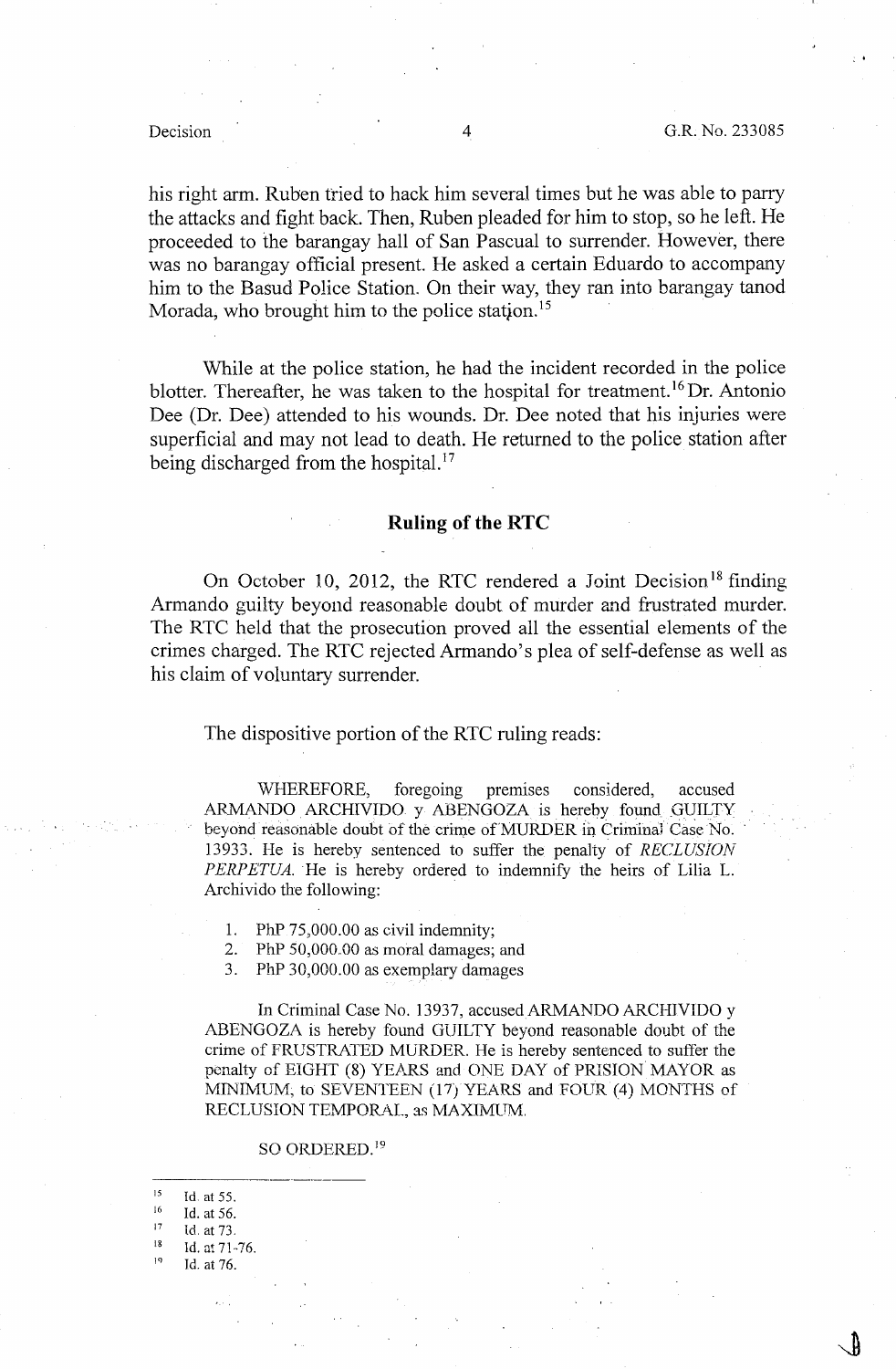## Aggrieved, Armando filed a Notice of Appeal.<sup>20</sup>

# **Ruling of the CA**

On December 16, 2016, the CA rendered the assailed Decision affirming the RTC ruling with modification as to the penalty and damages.

In affirming Armando's guilt for murder and frustrated murder, the CA held that the prosecution sufficiently proved that the attacks against Lilia and Ruben were attended with treachery. The spouses were blindsided and completely caught off-guard. Lilia was hacked after she had turned her back against Armando.<sup>21</sup> Armando deliberately and consciously adopted this manner of attack to eliminate any possible risk to himself.<sup>22</sup>

However, the CA opined that the prosecution failed to prove the qualifying circumstance of evident premeditation. There was no showing that Armando deliberately and carefully planned his attack against Ruben and Lilia, and that a considerable amount of time lapsed for him to reflect upon the consequences of his act. All that was proved was that he suddenly hacked Lilia and Ruben at the moment they turned their backs.<sup>23</sup>

Moreover, the CA rejected Armando's claim of self-defense, both complete and incomplete. According to the CA, Armando failed to prove that the spouses mounted unlawful aggression against him.<sup>24</sup> Similarly, his claim that the spouses ganged up on him was belied by the physical evidence.<sup>25</sup>

Finally, the CA found that Armando was entitled to the mitigating circumstance of voluntary surrender. He immediately went to the barangay hall after the incident to surrender, and he even proceeded to the police station when there were no persons in the barangay hall.<sup>26</sup>

The dispositive portion of the CA ruling reads:

**WHEREFORE,** in view of the foregoing, the Appeal is **DISMISSED.**  The Joint Decision dated October 10, 2012 of the Regional Trial Court of Daet, Camarines Norte, Branch 39 is hereby **AFFIRMED** with **MODIFICATIONS** insofar as the penalties and monetary awards are concerned, *viz.:* 

- 20 Id. at 29.
- $21$ Id. at 11.
- 22 23 Id. at 12.
- 24 Id. at 13.
- 25 Id. at 14. Id. at 15.
- 26 Id. at 16.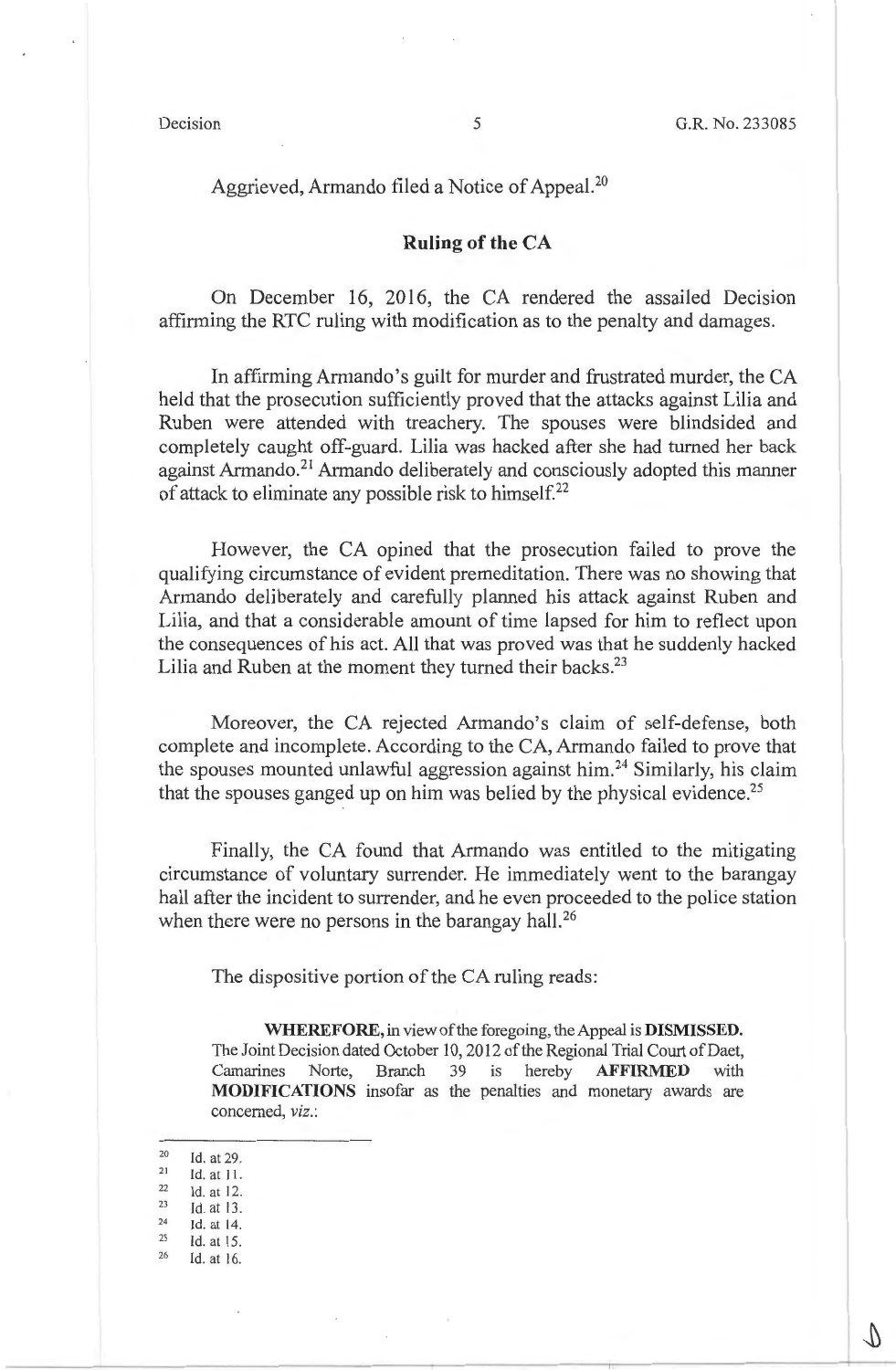In Criminal Case No. 13933, Accused Armando Archivido *y*  Abengoza is hereby found guilty beyond reasonable doubt of the crime of Murder. He is hereby sentenced to suffer the penalty of *reclusion perpetua*  and is ordered to pay the heirs of Lilia Archivido the following amounts:

1. PhP 75,000.00 as civil indemnity;

2. PhP 75,000.00 as moral damages; and

3. PhP 75,000.00 as exemplary damages.

In Criminal Case No. 13937, Accused Armando Archivido *y*  Abengoza is hereby found guilty beyond reasonable doubt of the crime of Frustrated Murder. He is hereby sentenced to suffer the penalty of 8 years and I day of *prision mayor,* as minimum, to ( 14) years of *reclusion temporal,*  as maximum, and is ordered to pay RubenArchivido the following amounts:

1. PhP 50,000.00 as civil indemnity;

2. PhP 50,000.00 as moral damages; and

3. PhP 50,000.00 as exemplary damages.

An interest at the rate of six percent  $(6\%)$  per annum shall be imposed on all the damages awarded, reckoned from the date of the finality of judgment until fully paid.

**SO ORDERED.<sup>27</sup>**(Emphasis in the original)

Dissatisfied with the ruling, Armando filed a Notice of Appeal.<sup>28</sup>

### **Issues**

Both parties filed separate Manifestations 29 indicating that they are adopting the Briefs they submitted before the CA in lieu of their Supplemental Briefs.

Seeking exoneration from the charges, Armando pleads self-defense. He claims that Lilia and Ruben attacked him first by hacking the back of his head. Although the wound was later declared to be superficial, at the time of the attack, he honestly believed that his life was in danger, thereby prompting him to retaliate.<sup>30</sup> The means he employed were reasonably necessary to parry the assault. Moreover, he did not cause any sufficient provocation. He merely refused to accede to Lilia's request for him not to testify against her.<sup>31</sup> He further claims that the threats he allegedly uttered against Lilia and Ruben occurred more than one month prior to the incident. No other threats were

<sup>27</sup>  Id. at 18-19.

<sup>28</sup>  Id. at 22-23.

<sup>29</sup>  Id. at 30-31; 35-36.

<sup>30</sup>  Id. at 59-60.

<sup>31</sup>  ld. at 60.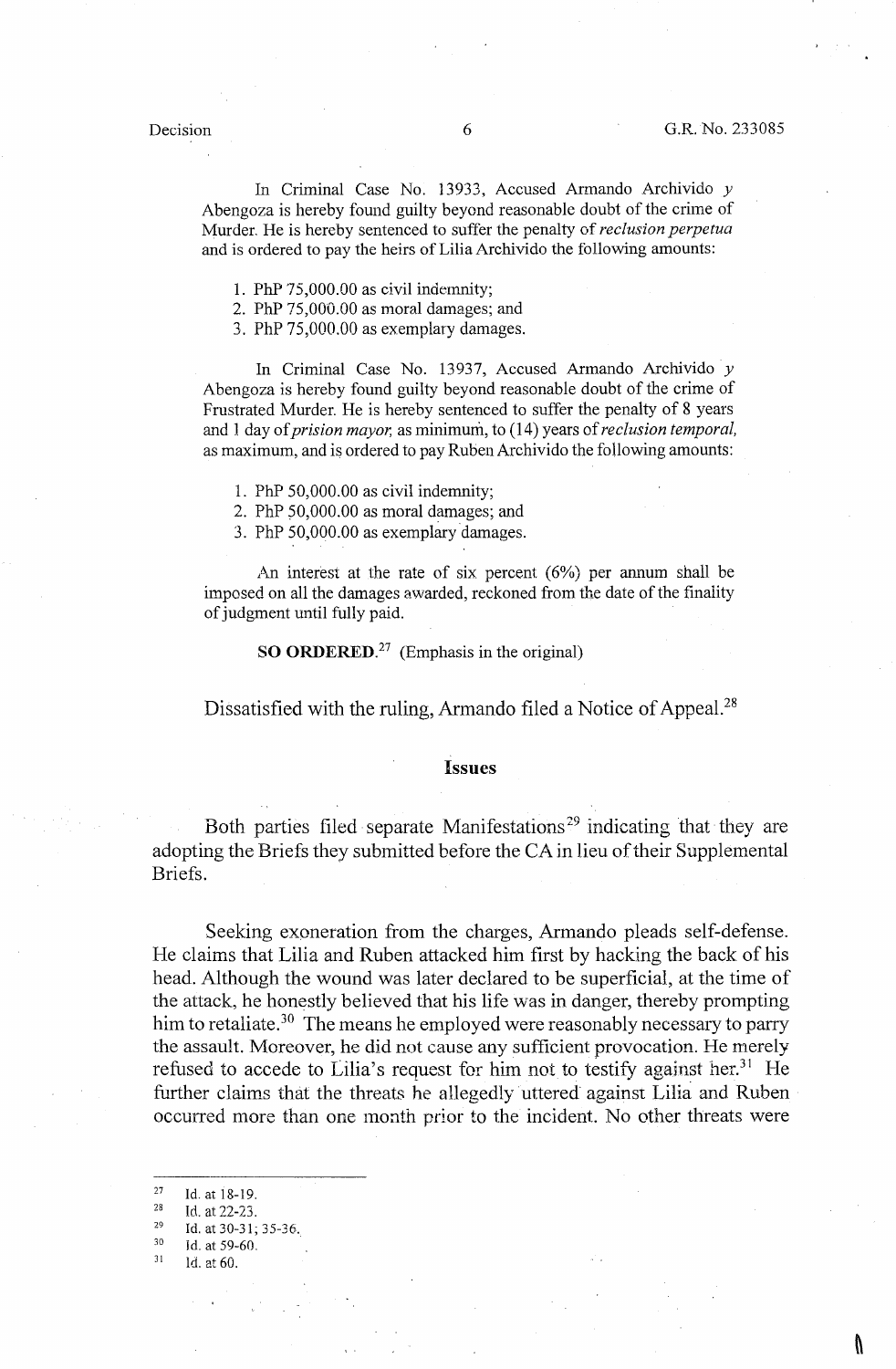reported since then. 32

Alternatively, Armando argues that should he be found guilty, he may only be convicted of homicide and frustrated homicide. 33 The prosecution failed to establish the qualifying circumstances of treachery and evident premeditation. He avers that the prosecution's narration of events is unbelievable. Ifhe truly wanted to attack Ruben and Lilia without any danger to himself, then he would have attacked Ruben first, the latter being the stronger opponent, and attack a more delicate part of the body - the head, neck or abdomen.<sup>34</sup> Neither was the prosecution able to prove that the assault was deliberately and consciously adopted.

Finally, Armando claims that he is entitled to the mitigating circumstance of voluntary surrender.<sup>35</sup> He went to the barangay hall immediately after the incident in order to surrender. However, since no one was present thereat, he proceeded to the Basud Police Station. 36

On the other hand, the People, through the Office of the Solicitor General (OSG), counters that Armando failed to prove his plea of complete and incomplete self-defense. His defense was based on his "lone and doubtful testimony" which pales in comparison to the statements of the prosecution witnesses.<sup>37</sup> Likewise, his claim that Ruben and Lilia ganged up on him is unbelievable, and is belied by the physical evidence.<sup>38</sup>

Similarly, the OSG maintains that the attack was attended with treachery and evident premeditation. Armando hacked the spouses as soon as they turned their backs against him.<sup>39</sup> This proves that Armando employed means to ensure the success of his attack with the least harm to himself.<sup>40</sup> Evident premeditation existed considering the Armando had an ongoing dispute with the spouses and even made a threat to kill them. Armando fulfilled his threat by killing Lilia and injuring Ruben.<sup>41</sup>

- 
- 
- 32 Id.<br>
33 Id. at 67.<br>
34 Id. at 62-63.<br>
35 Id. at 66.
- 
- $36$  Id.
- Id. at 106.
- 38 Id. at 107.
- 39

 $\begin{array}{cc} 39 & \text{Id.} \\ 40 & \text{Id.} \text{ at } 109. \\ 41 & \text{Id.} \text{ at } 100. \end{array}$ 

Id. at 109-110.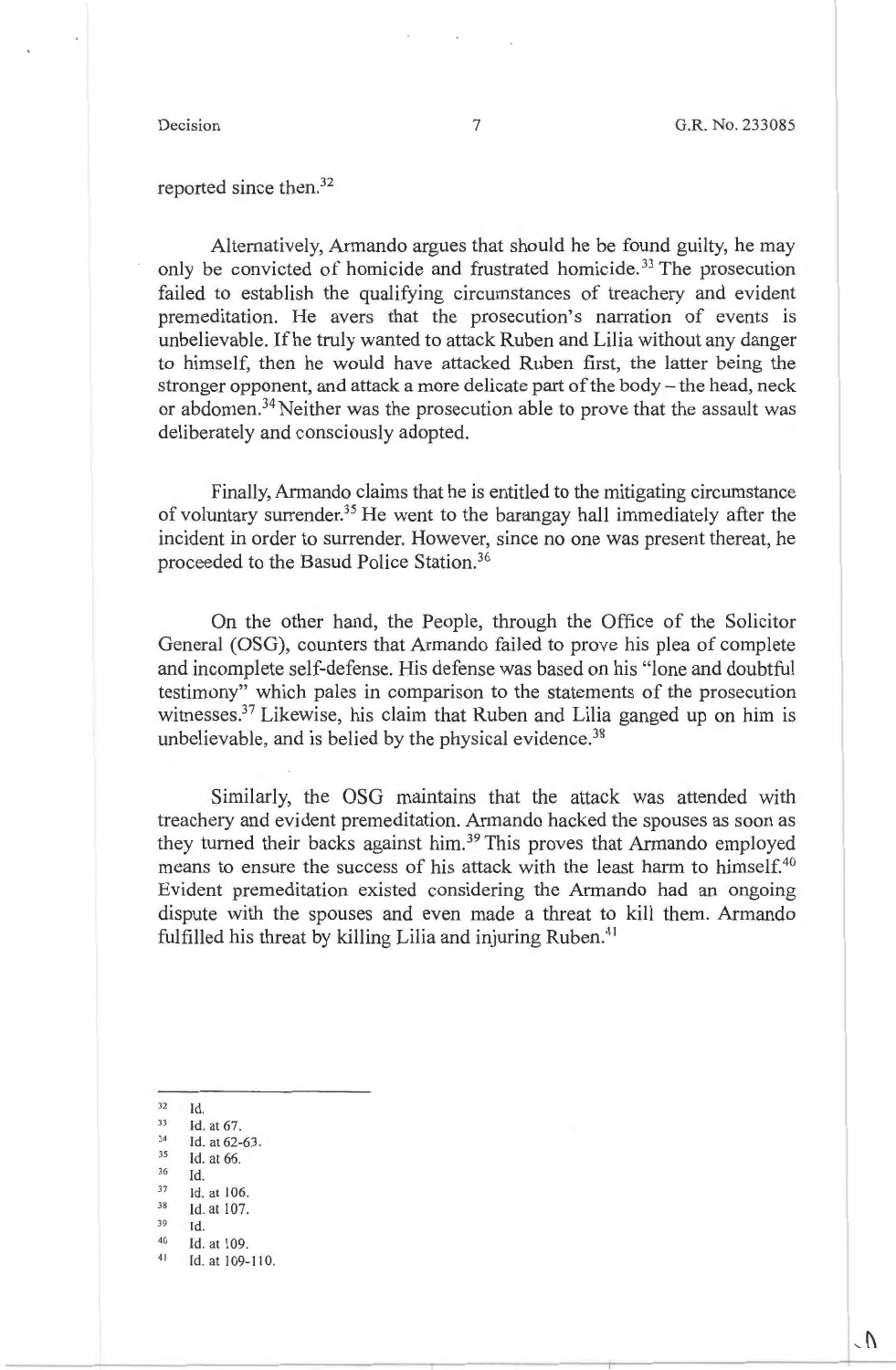Decision 8 G.R. No. 233085

# **Ruling \_of the Court**

# *Armando is Guiliy Beyond Reasonable Doubt of Murder and Frustrated Homicide*

Article 248 of the Revised Penal Code (RPC) defines the crime of murder as the unlawful killing of a person, which is not parricide or infanticide, committed with any of the following qualifying circumstances, to wit:

1. **with treachery,** taking advantage of superior strength, with the aid of armed men, or employing means to weaken the defense or of means or persons to insure or afford impunity.

2. in consideration of a price, reward or promise.

3. By means of inundation, fire, poison, explosion, shipwreck, stranding of a vessel, derailment or assault upon a street car or locomotive, fall of an airship, by means of motor vehicles, or with the use of any other means involving great waste and ruin.

4. On occasion of any of the calamities enumerated in the preceding paragraph, or of an earthquake, eruption of a volcano, destructive cyclone, epidemic, or any other public calamity.

5. With evident premeditation.

6. With cruelty, by deliberately and inhumanly augmenting the suffering of the victim, or outraging or scoffing at his person or corpse.<sup>42</sup> (Emphasis and underscoring supplied)

Essentially, the elements of murder are: (i) that a person was killed; (ii) that the accused killed him or her; (iii) that the killing was attended by any of the qualifying circumstances mentioned in Article 248 of the RPC; and  $(iv)$ that the killing is not parricide or infanticide. $43$ 

lt is an elementary rule in criminal law that each of the qualifying circumstances must be alleged in the Information,<sup>44</sup> and must be proven as clearly as the crime itself.<sup>45</sup> In the absence of a qualifying circumstance, the crime committed is homicide, not murder.<sup>46</sup>

<sup>42</sup>  REVISED PENAL CODE, Art. 248, as amended.

<sup>43</sup>  *People v. Gaborne,* 791 Phil. 581, 592 (2016).

<sup>44</sup>  *People v. Wilson Lab-ea,* 424 Phil. 462, 488 (2002).

<sup>45</sup>  People v. Dadivo, 434 Phil. 684, 688-689 (2002).

<sup>46</sup>  *People v. Bugarin,&07* Phil. 588, 598-599(2017), dtmg *People v Placer,* 719 Phil. 268, 280 (2013).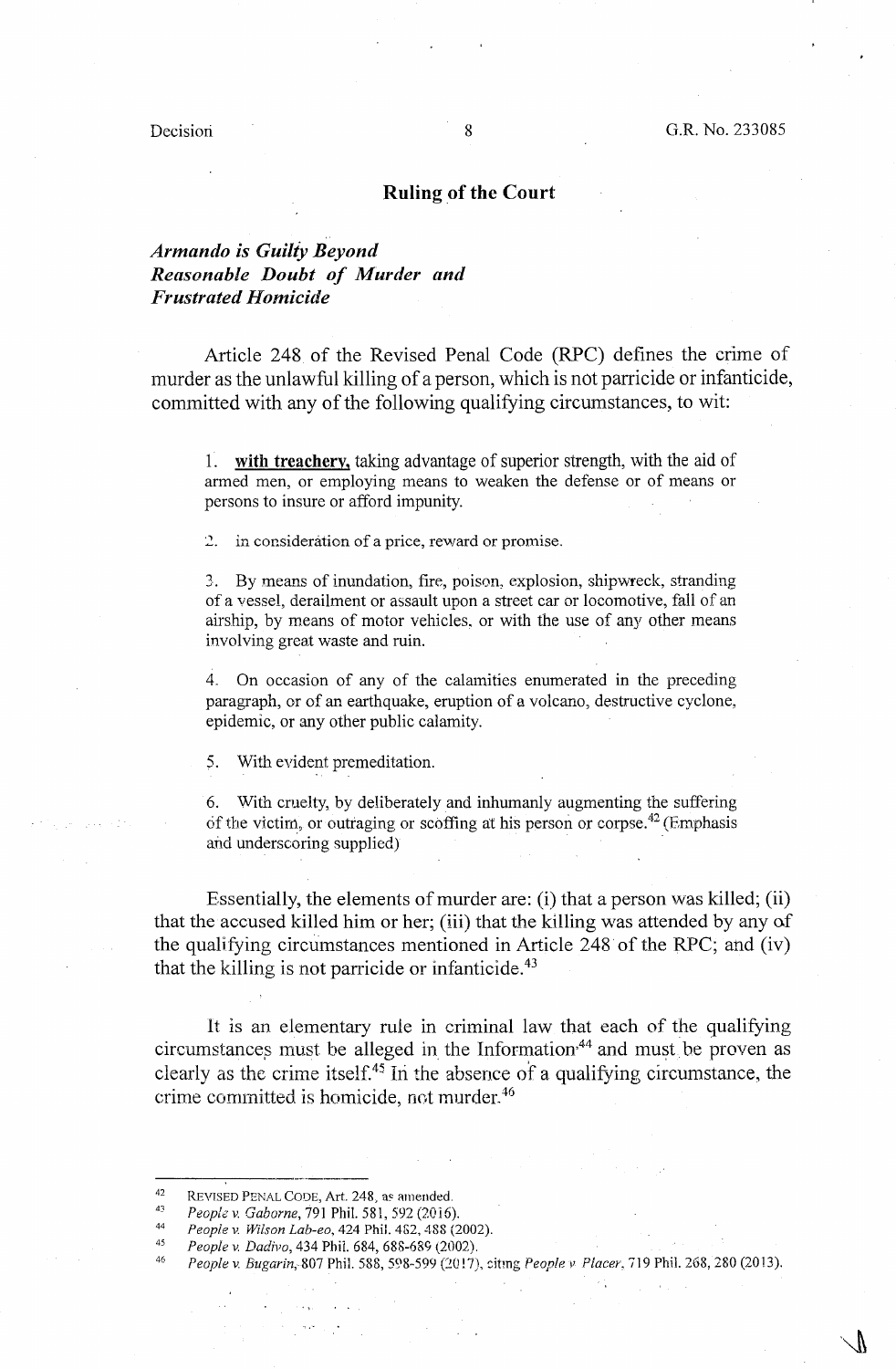In the case at bar, Armando was indicted for murder qualified by treachery and evident premeditation. Parenthetically, there is treachery or *alevosia* when the offender commits any of the crimes against persons, employing means, methods or forms to ensure its execution, without risk to himself/herself arising from the defense which the offended party might make.<sup>47</sup> "The essence of treachery is that the attack comes without a warning and in a swift, deliberate, and unexpected manner, affording the hapless, unarmed, and unsuspecting victim no chance to resist or escape the sudden blow."48

In Criminal Case No. 13933 for murder, Armando attacked Lilia in a sudden, unexpected and rapid motion. Although Armando and Lilia had a prior argument, Lilia believed that the matter was already settled. Hence, she and Ruben turned their backs against Armando and started walking home. However, in a swift move, and taking advantage of his position, Armando hacked Lilia from behind. The onslaught was so sudden and swift that Lilia had no chance to mount a defense. She had no inkling that an attack was forthcoming and was completely unaware of the imminent peril. The deliberate swiftness of the attack significantly diminished the risk to Armando that may be caused by Lilia's retaliation. Thus, there can be no denying that Armando's attack against Lilia reeks of treachery.<sup>49</sup>

Remarkably, in *People v. Kalipayan,* 50 the Court held that an attack against a victim whose back was turned against the aggressor is treacherous. This manner of attack is a sign of the accused's conscious choice to employ the specific means and methods to kill the victim. It cannot be regarded as a sudden emotional response.<sup>51</sup>

Similarly, in *People v. Saure*,<sup>52</sup> the Court affirmed the presence of treachery even though there was a prior altercation between the accused and the victim:

Treachery is evidently present in the instant case as the accusedappellant, stealthily and without warning, rushed towards the victim from behind and stabbed him in the chest. The victim, who was then seated, was not aware of any impending danger. **Although there had been prior verbal altercation, the victim had reasons to believe that the matter has already been settled after Alinsub's intervention. <sup>53</sup>**(Emphasis supplied)

<sup>47</sup>  Id.

<sup>48</sup> 

<sup>&</sup>lt;sup>48</sup> Id. at 600-601.<br> *People v. Las Piñas, et al.*, 739 Phil. 502, 525 (2014).<br>
<sup>50</sup> 824 Phil. 173 (2018).<br>
<sup>51</sup> Id. at 186 187.

 $51$  Id. at 186-187.<br>  $52$  428 Phil. 916 (2002).<br>
Id. at 932-933.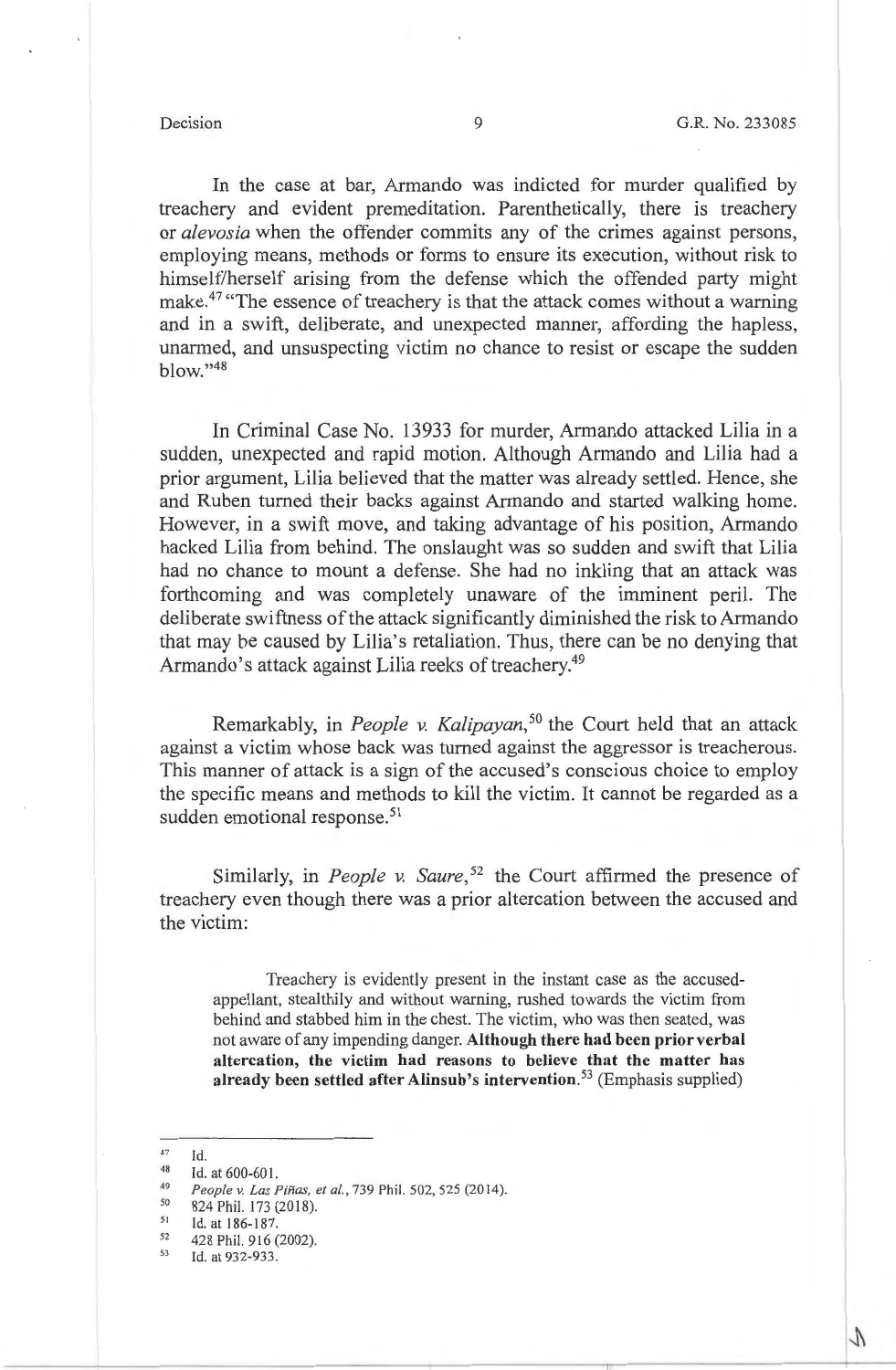Likewise, in *People v. PO3 Feliciano*,<sup>54</sup> a prior verbal tussle between the accused and the victim did not eliminate treachery. The victim had no reason to believe that he was in danger, considering that the accused left after the squabble. $55$ 

In the same vein, in *People v. Beltran*,<sup>56</sup> *People v. Jabian*,<sup>57</sup> *People v. Alpapara, et al.,* <sup>58</sup>*People v. Forca, et al.,* 59 and *People v. Montemayor,* <sup>60</sup> treachery was appreciated considering that the assault took place after the altercation had ceased. Said altercation was no longer regarded as a warning of the oncoming onslaught. In *People v. Vallespin*,<sup>61</sup> the Court clarified that a prior altercation negates treachery only insofar as it forewarned the victim about the impending danger. 62

Furthermore in *People v. Coscos*,<sup>63</sup> the Court likewise considered the nature of the fight, noting that "it was not intense to provoke a shooting," and could not have served as a potent warning. 64 Applied to the case at bar, the testimonies of both the defense and the prosecution reveal that the altercation was too shallow to have served as a sufficient warning of a life-threatening peril. Armando related that the altercation originated from his refusal to accede to Lilia's request for him not to testify against her. Meanwhile, Ruben claimed that the quarrel erupted because Armando bumped into Lilia when their paths crossed. In both instances, the reasons behind the squabble were too shallow and juvenile to have warned Lilia that her life was in serious danger.

Concededly, the Court is aware of its pronouncements in the cases of *People v. Antonio,*<sup>65</sup>*People v. Placer,*<sup>66</sup>and *People v. Cayabyab,*<sup>67</sup>where it held that treachery cannot be appreciated in cases where a prior altercation preceded the attack. It bears stressing that in those cases, the fight between the accused and the victim was ongoing, such that the victim was aware of the imminent danger. In contrast, in the instant case, the squabble between Armando and Lilia had ended. Lilia believed that the matter was settled, and thus, proceeded to leave. Armando grabbed this opportunity and surreptitiously attacked Lilia.

- <sup>54</sup> 418 Phil. 88 (2001).<br>
<sup>55</sup> 534 Phil. 850 (2006).<br>
<sup>57</sup> 408 Phil. 465 (2001).<br>
<sup>58</sup> 610 Phil. 707 (2000). 58 619 Phil. 797 (2009).<br>
59 388 Phil. 1079 (2000).<br>
60 452 Phil. 283 (2003).<br>
61 439 Phil. 816 (2002).<br>
62 63 424 Phil. 886 (2002).<br>
64 Id. at 902-903.<br>
65 390 Phil. 989 (2000).<br>
66 Supra note 46.
- 
- 
- $67$  340 Phil. 498 (1997).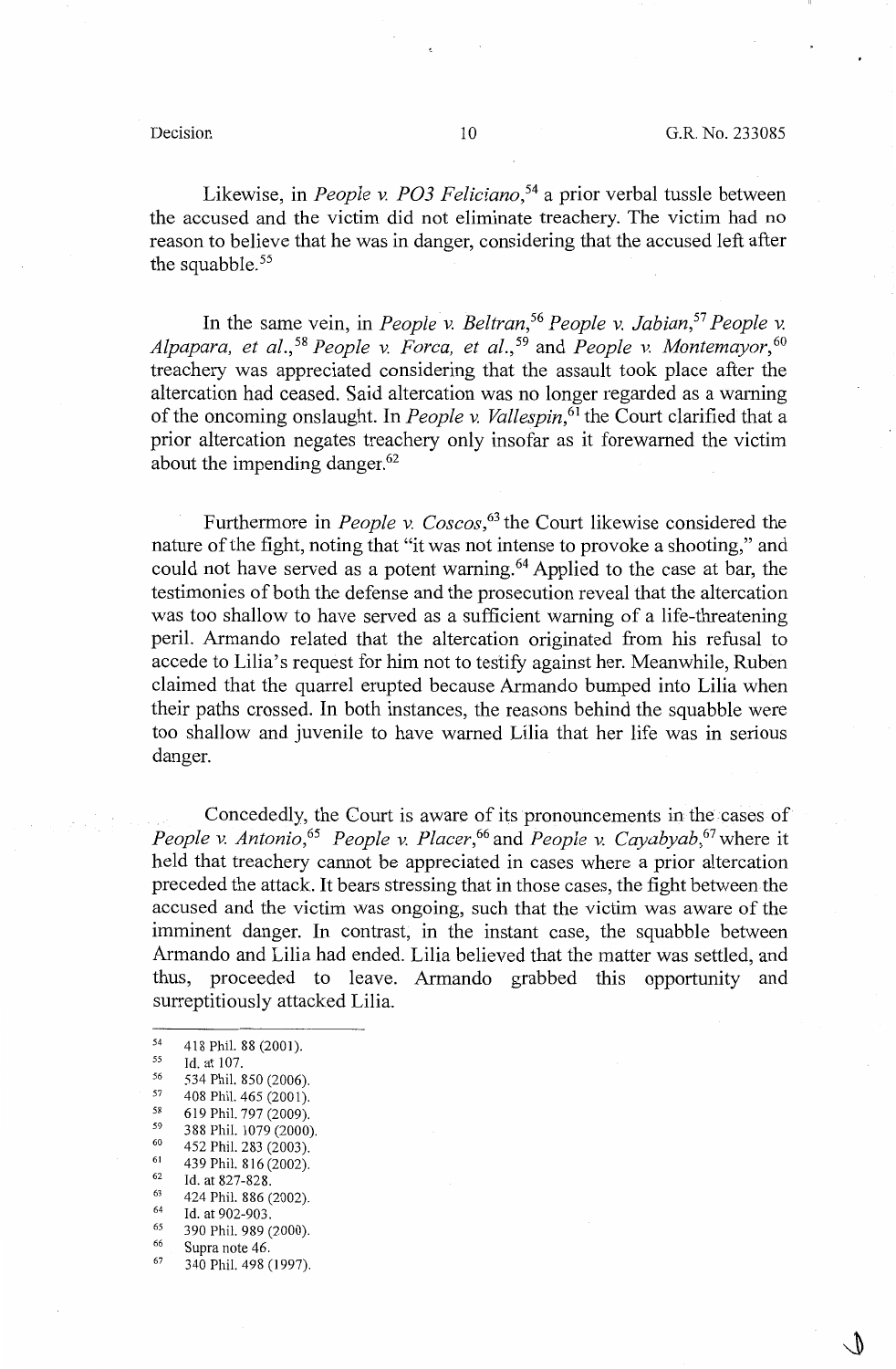Finally, the fact that the accused suffered no injuries, evidences treachery. 68 Here, Lilia died due to severe blood loss caused by the severity of her wounds, whereas Armando was practically unscathed.

# **However, the same circumstances do not obtain in Criminal Case No. 13937 for frustrated murder against Ruben.**

The facts show that after Lilia and Ruben turned their backs against Armando and proceeded on their way, Ruben suddenly heard a loud thud, which prompted him to turn around. Then, he saw Armando attacking Lilia. He immediately rushed to Lilia's aid and tried to stop Armando. Ruben's narration is enlightening:

### PROSECUTOR APUYA:

- Q: And when you met Armando with your wife walking ahead of you, what happened next?
- A: Armando bumped my wife, they had an argument.
- Q: How far were you then from them while they were arguing?
- A: Around two (2) arms length, ma'am.
- Q: And what did you do when you saw that they were arguing?
- A: I told my wife not to argue with him because she will get nothing.
- Q: And what was your wife's response, if any?
- A: I likewise told Armando to proceed to where he was going and the two  $(2)$  of us, me and my wife turn[ed] our back[s].

Q: Were you walking side by side when you turned your back at Armando? A: Yes, ma'am.

- Q: And what happened after that?
- A: While our back was turned against him, I heard a thud, and when I turned around I saw that my wife was hacked by Armando hitting her - ( witness pointing to his left ankle)
- Q: And upon seeing that Armando hacked your wife what did you do?
- A: When I was removing the cassava from my back he suddenly hack[ed] me hitting my two (2) hands.
- Q: Why is it that you were hit on your arms what are you doing?
- A: After I was about to remove my things at the back he started to hack me so I was not able to do anything but parried [sic] his hack.

Q: How many times did he hack you, Mr. witness?

A: Six  $(6)$  ma'am. (Witness pointing to different parts of his body.)<sup>69</sup>

68 *People v. Racal,* 817 Phil. 665, 677-678(2017).

<sup>69</sup>  *Rollo,* pp. 11-12.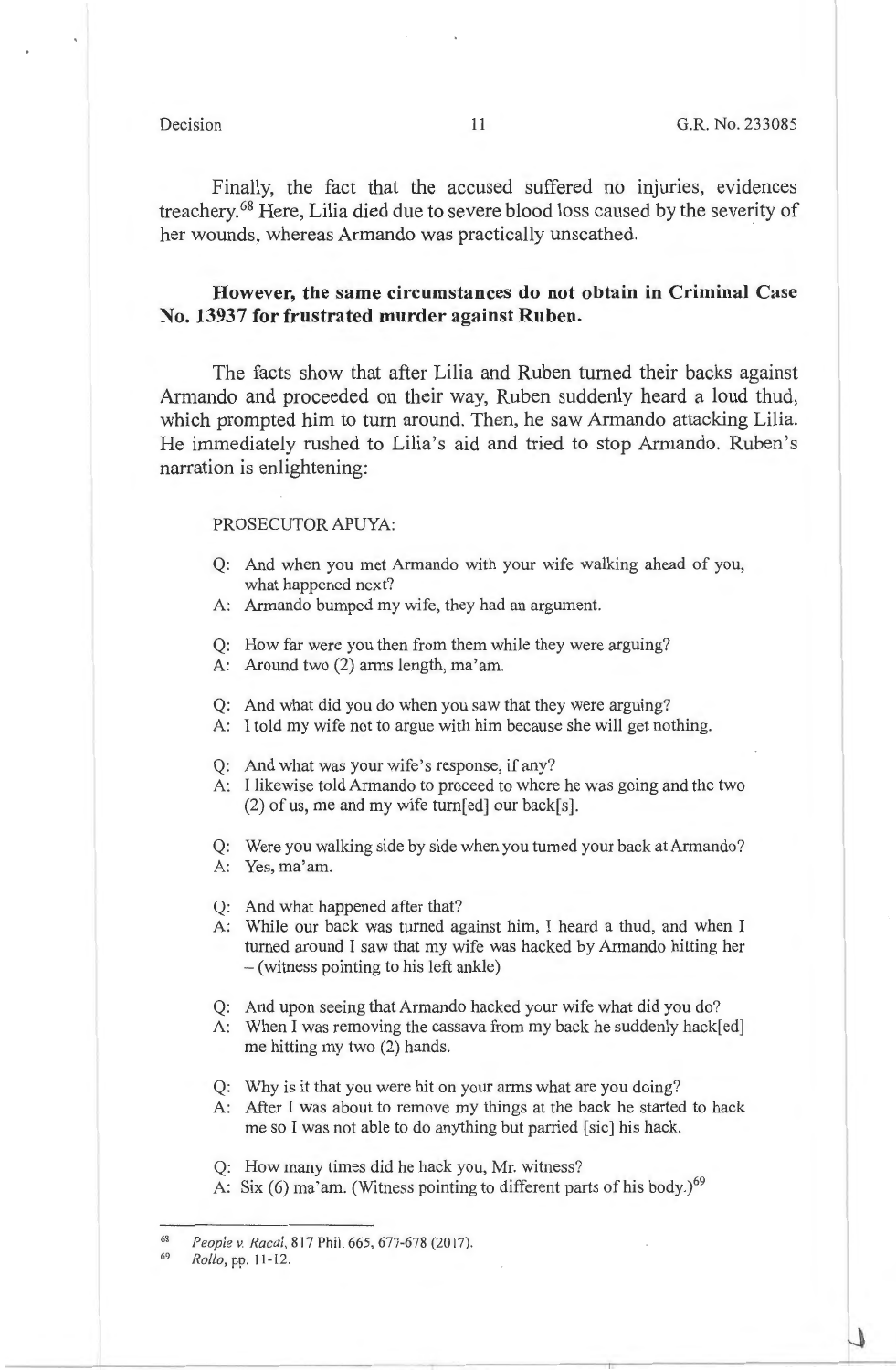∖ Տ

The foregoing testimony shows that although the assault against Lilia was sudden and unexpected, Ruben's case was different. He turned around, saw the onslaught, and was forewarned of the impending danger. He was aware that in saving Lilia, he would likewise be vulnerable to an attack by Armando.

Significantly, in *People v. Se*,<sup>70</sup> the Court stressed that once it appears that the victim was forewarned of the danger he was in, and instead of fleeing from it, met it and was killed as a result, then the qualifying circumstance of treachery cannot be appreciated. Treachery presupposes a sudden, unexpected, and unforeseen attack on the victim. 71

Similarly, in *People v. Casas*,<sup>72</sup> the Court held that there can be no treachery if the victim knew of the impending danger to his life, and was fully aware of the peril he may be faced with:

Under these circumstances, it is the Court's observation that Joel was fully aware of the danger posed in assisting Eligio. He knew that Casas was armed with a knife and had just used the same on Eligio. Joel elected to intervene, and even armed himself with a bamboo pole. Accordingly, it is rather obvious that Joel was aware of the danger to his life. x x x Thus, insofar as the incidents in Crim. Case No. 136842 go, the Court downgrades the conviction to the crime of Homicide.  $x \times x^{73}$ 

In *People v. Mantes,* 74 the Court articulated that "there is no treachery where the victim was aware of the danger to his life; when he chose to be courageous instead of cautious."<sup>75</sup> Essentially, in assessing whether treachery attended the commission of the offense, any doubt must be resolved in favor of the accused. 76

Accordingly, it becomes all too apparent that the attack against Ruben was in no way treacherous, inasmuch as the obvious danger he faced was not sudden, unexpected, or unforeseen. **Hence, Armando may only be held liable for frustrated homicide in Criminal Case No. 13937.** 

There is no doubt that the attack against Ruben was a frustrated felony. In *Serrano v. People*,<sup>77</sup> the Court characterized a frustrated crime as one where the perpetrator performed all the acts of execution which should produce the

<sup>70 469</sup> Phil. 763, 771 (2004).<br>
71 Id. at 771.<br>
72 755 Phil. 210 (2015).<br>
73 Id. at 221-222.<br>
74 420 Phil. 751 (2001).<br>
75 Id. at 760.<br>
76 Beepley, Feemles, 457 Ph

<sup>76</sup>*People v. Escarlos,* 457 Phil. 580, 599 (2003), citing *People v. Doctolero Sr.,* 415 Phil. 632 (2001). 77 637Phil.319(2010).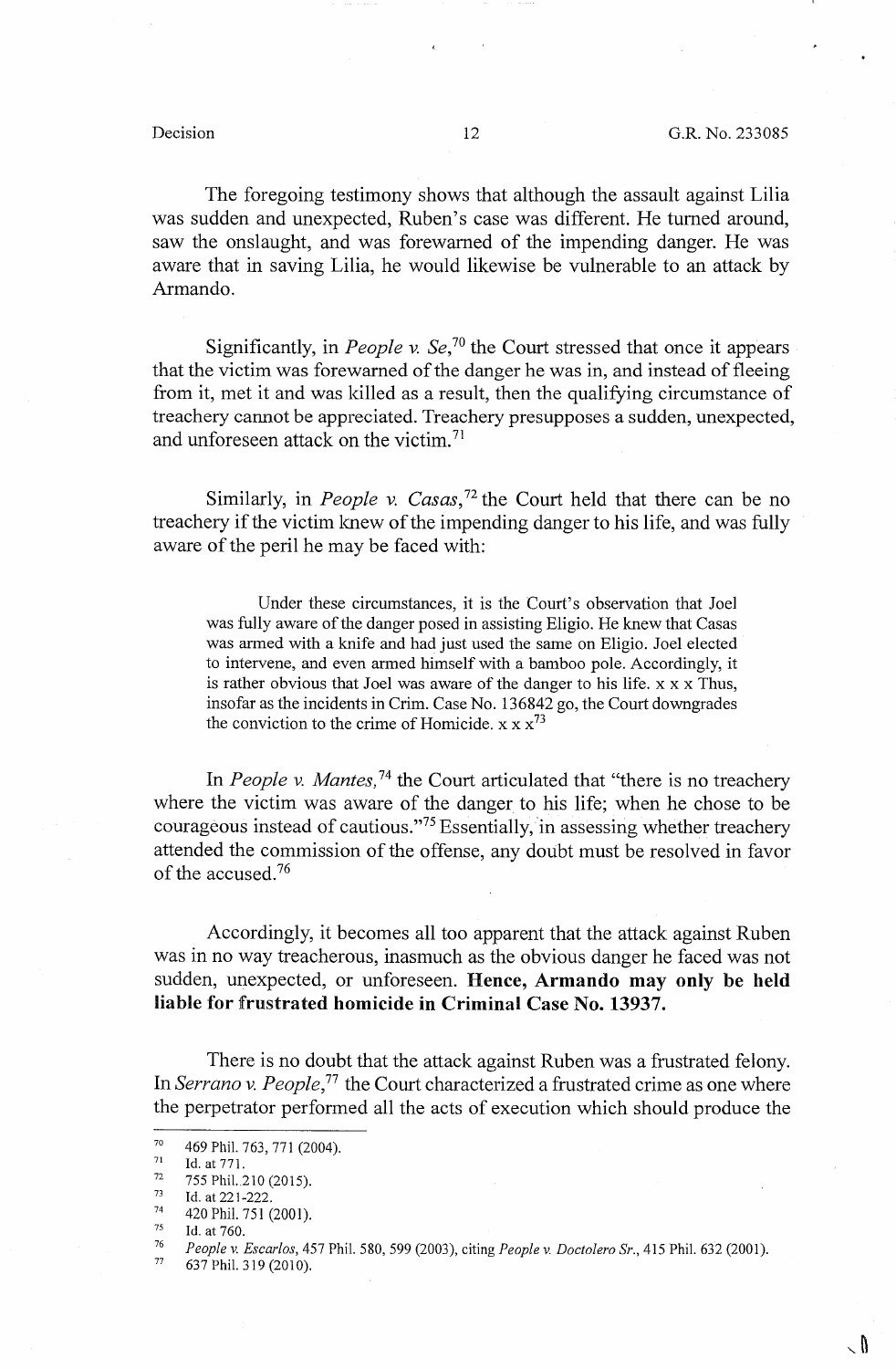felony as a consequence, but was not accomplished due to some cause independent of the assailant's will. 78

Particularly, in frustrated homicide, "the main element is the accused's intent to take his victim's life. The prosecution has to prove this clearly and convincingly to exclude every possible doubt regarding homicidal intent."79 The crucial points to consider are the means employed by the offender, as well as the nature, location and number of wound/s inflicted. 80 These must be supported by independent proof showing that the injuries were sufficient to cause the victim's death without timely medical intervention. <sup>81</sup>

Notably, the medical certificate states that Ruben suffered six wounds that caused severe bleeding and would have been fatal if not for the immediate medical attention he received. <sup>82</sup>

# *The Prosecution Failed to Prove Evident Premeditation*

The CA correctly ruled that there was no evident premeditation in the attacks against Lilia and Ruben. Fundamentally, "the essence of evident premeditation is that the execution of the criminal act must be preceded by cool thought and reflection upon the resolution to carry out the criminal intent, during the space of time sufficient to arrive at a calm judgment."<sup>83</sup> The premeditation to kill must be plain and notorious, and thereafter proven by evidence of outward acts showing such intent to kill.<sup>84</sup> "It is imperative to prove that the accused underwent a process of cold and deep meditation, and a tenacious persistence in the accomplishment of the criminal act."85

In *People v. Grabador, Jr., et al.*,<sup>86</sup> the Court enumerated the requisites to establish evident premeditation:

Accordingly, in order to establish the existence of evident premeditation, the following requisites must be proven during the trial: (i) the time when the offender determined to commit the crime, (ii) an act

<sup>78</sup>  Id. at 335, citing *Palaganas v. People,* 533 Phil. 169, 192 (2006).

<sup>79</sup>  80 *Abella v. People,* 719 Phil. 53, 66 (20 13), citing *Colinares v. People,* 678 Phil. 482,494 (2011), citing People v. Pagador, 409 Phil. 338, 351 (2001); *Rivera v. People*, 515 Phil. 824, 832 (2006). Id.

<sup>81</sup> 

<sup>82</sup>  *Serrano v. People,* supra note 77 at 336.

*Rollo,* p. 5.

<sup>83</sup>  *People v. Isla,* 699 Phil. 250, 270(20 12), citing *People v. Garcia,* 467 Phil. 1102, 1107 (2004).

<sup>84</sup>  *People v. Davida,* 434 Phil. 684, 688-689 (2002).

<sup>85</sup>  *People v. Grabador, Jr. et al., G.R. No. 227504, June 13, 2018, citing People v. Macaspac, G.R. No.* 198954, February 22, 2017, citing *People v. Gonzales,* 76 Phil. 473, 479 (1946), citing *United States v. Cunanan,* 37 Phil. 777 ( 1918).

<sup>86</sup>  *People v. Grabador, Jr. et al., id.*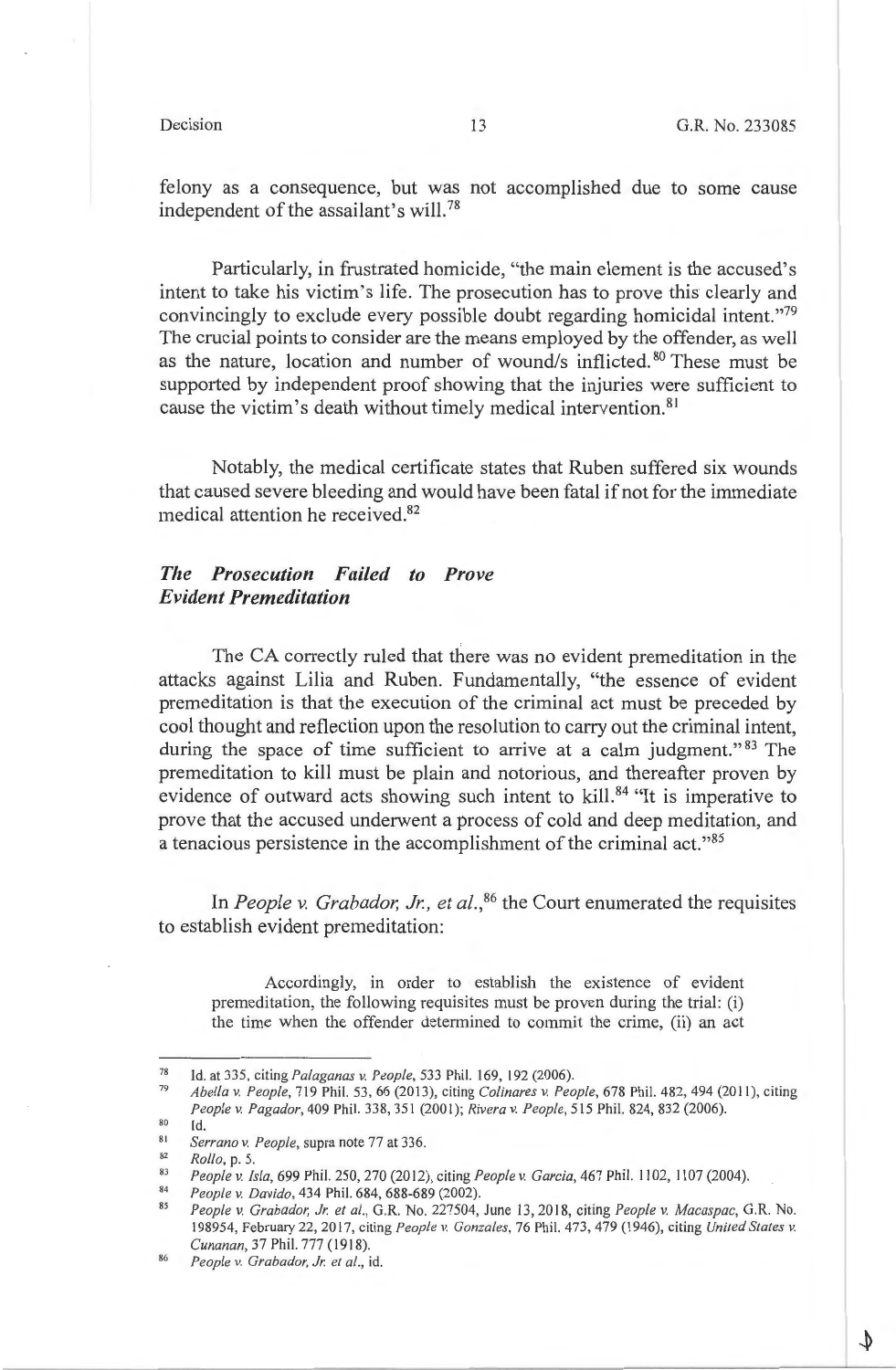Furthermore, pursuant to *People* v. *Jugueta,* 108 in frustrated homicide, the accused shall be liable to pay P30,000.00 as civil indemnity, and  $P30,000.00$  as moral damages.  $109$  As ruled, there shall be no award of exemplary damages unless an aggravating circumstance was proven during the trial, 110 which does not obtain in the instant case. The amounts due shall earn a legal interest of six percent (6%) *per annum* from the finality of the Court's ruling until full satisfaction.<sup>111</sup>

**WHEREFORE,** the Court **AFFIRMS with MODIFICATION** the December 16, 2019 Decision of the Court of Appeals in CA-G.R. CR-HC No. 07306, as follows:

(1) In Criminal Case No. 13933, Armando Archivido *y* Abengoza is found **GUILTY** beyond reasonable doubt of murder and is sentenced to suffer a penalty of *reclusion perpetua.* He is ordered to pay the heirs of Lilia Archivido (i)  $\overline{P}$ 75,000.00 as civil indemnity; (ii)  $\overline{P}$ 75,000.00 as moral damages; and (iii) P75,000.00 as exemplary damages; and

(2) In Criminal Case No. 13937, Armando Archivido *y* Abengoza is declared **GUILTY** beyond reasonable doubt of frustrated homicide and is sentenced to suffer a penalty of four (4) years and two (2) months of *prision correccional* as minimum to eight (8) years of *prision mayor* as maximum. He is ordered to pay the victim Ruben Archivido (i) P30,000.00 as civil indemnity, and (ii) P30,000.00 as moral damages.

All monetary awards shall be subject to an interest of six percent  $(6\%)$ *per annum* reckoned from the finality of this Decision until full satisfaction.

### **SO ORDERED.**

SAMUEL H. GAERLAN AMUEL H. GAERLAN Associate Justice

10s Id.  $109$  Id. 110 Id.  $111$  Id.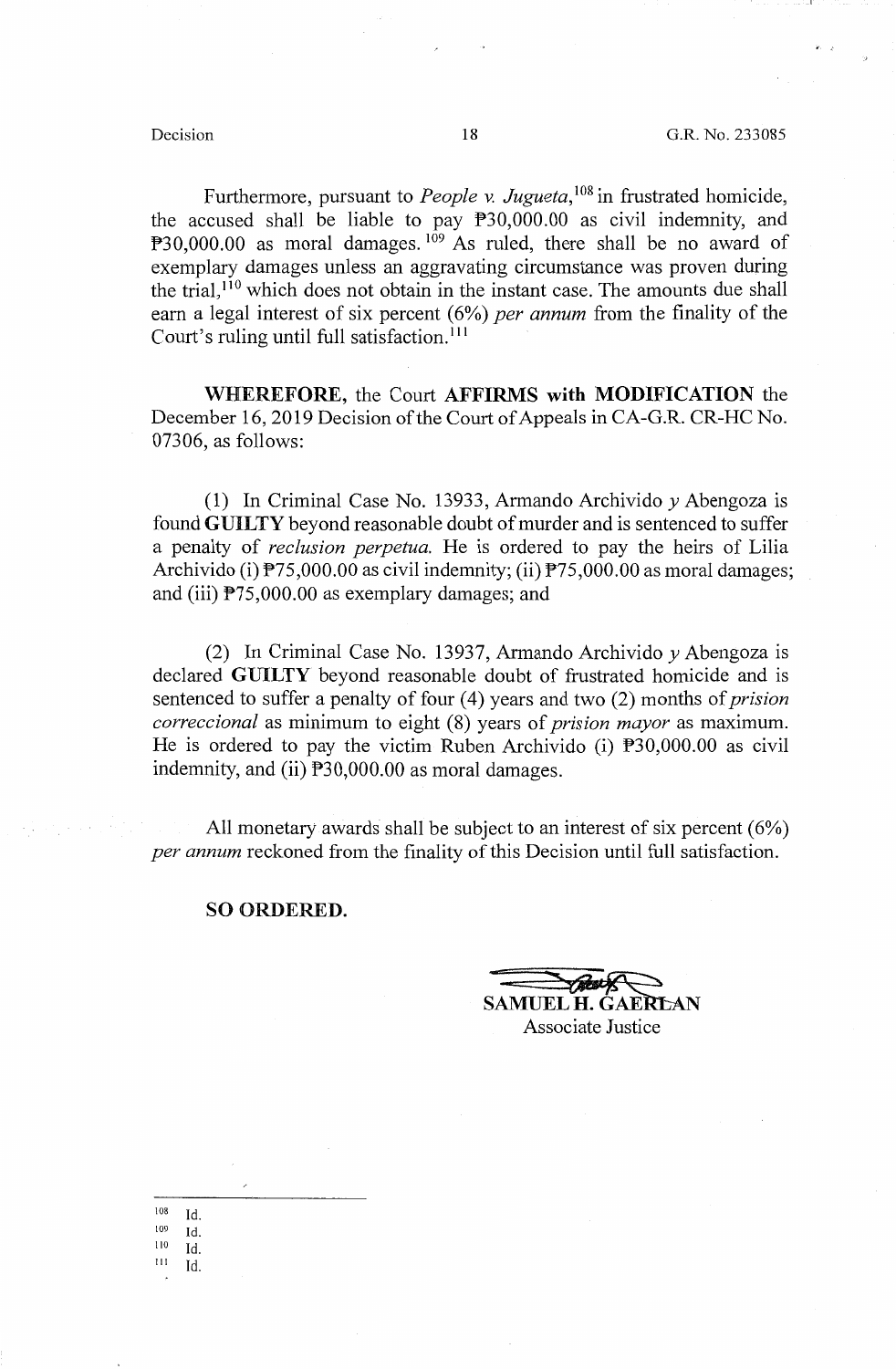Decision

*(*  . ~

19

G.R. No. 233085

WE CONCUR:

MARVIC M.V.F. LEONEN Associate Justice

Chairperson

ALI **GESMUNDO** ociate Justice

**ARANDA Associate Justice** 

*(On official leave)*  **RODIL V. ZALAMEDA**  Associate Justice

# **ATTESTATION**

I attest that the conclusions in the above Decision had been reached in consultation before the case was assigned to the writer of the opinion of the Court's Division.

**MARVIC M.V.F. LEONEN** 

Associate Justice Chairperson, Third Division